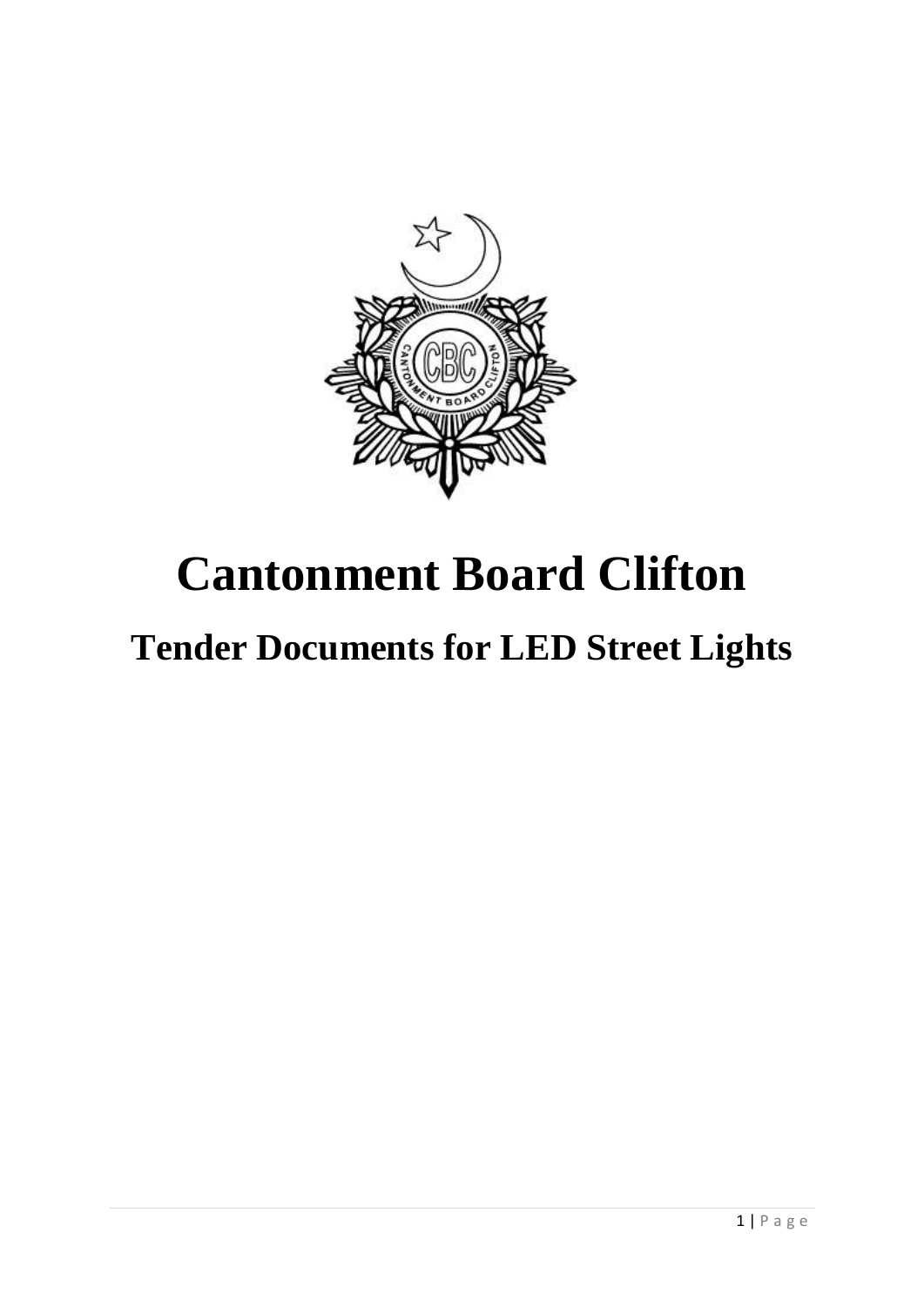# **CANTONMENT BOARD CLIFTON**

## **TENDER NOTICE**

Cantonment Board Clifton being procuring entity invites sealed bids for the supply / fixing of various LED Street light projects on the basis of **"Single Stage Two Envelope Procedure"**  under Rule 36(b) of PPRA Rules 2004, from the sole distributers / original manufacturers and are on Active Taxpayers List of the Federal Board of Revenue for the following Projects.

| S.<br>N <sub>0</sub> | <b>Name of Work</b>                                                                                                                                 | <b>Estimated</b><br>Cost<br>$(\mathbf{In})$<br><b>Million</b> ) | <b>Bid</b><br><b>Security /E</b><br>arnest<br>Money 2%<br>of<br>estimated<br>$(\mathbf{In})$<br><b>Million</b> ) | <b>Bidding</b><br><b>Documen</b><br>t fee | Date &<br>time of<br>submission<br>of bids<br>(technical<br>& financial<br>proposal) | Date &<br>time of<br>opening<br>(technical<br>proposal<br>bids) | <b>Projec</b><br>t<br><b>Time</b><br>limit |
|----------------------|-----------------------------------------------------------------------------------------------------------------------------------------------------|-----------------------------------------------------------------|------------------------------------------------------------------------------------------------------------------|-------------------------------------------|--------------------------------------------------------------------------------------|-----------------------------------------------------------------|--------------------------------------------|
| $\mathbf{1}$         | Installation of Street light<br>LED (180 watt) along Kh-e-<br>Bahria from Kh-e-Ittehad to<br>Seaview                                                | 36.00                                                           | 0.72                                                                                                             | Rs.<br>$2000/-$                           | 11/11/2020<br>11:00 AM                                                               | 11/11/2020<br>11:30 AM                                          | As per<br>work<br>order                    |
| $\overline{2}$       | Installation of Street light<br>LED (180 watt) at Kh-e-<br>Badar from Kh-e-Ittehad to<br>Saba Ave Phase-VI                                          | 30.80                                                           | 0.616                                                                                                            | Rs.<br>$2000/-$                           | 11/11/2020<br>11:00 AM                                                               | 11/11/2020<br>11:30 AM                                          | As per<br>work<br>order                    |
| $\overline{3}$       | Supply / Fixing of LED<br>(180 watt) at Kh-e-Jami<br>from Comm ave to Kh-e-<br>Ittehad                                                              | 13.66                                                           | 0.2732                                                                                                           | Rs.<br>$2000/-$                           | 11/11/2020<br>11:00 AM                                                               | 11/11/2020<br>11:30 AM                                          | As per<br>work<br>order                    |
| $\overline{4}$       | Supply / Fixing of LED<br>lights (70 watt) between<br>Kh-e-Nishat and 21st Street<br>of Sehar at Nishat Comm<br>area Phase-VI                       | 10.85                                                           | 0.217                                                                                                            | Rs.<br>$2000/-$                           | 11/11/2020<br>11:00 AM                                                               | 11/11/2020<br>11:30 AM                                          | As per<br>work<br>order                    |
| 5                    | Supply / Fixing of LED<br>lights (70 watt) between<br>26th Street and 24th Street<br>of Kh-e-Tanzeem, Touheed<br>Comm area Phase-V Clifton<br>Cantt | 8.29                                                            | 0.1658                                                                                                           | Rs.<br>$2000/-$                           | 11/11/2020<br>11:00 AM                                                               | 11/11/2020<br>11:30 AM                                          | As per<br>work<br>order                    |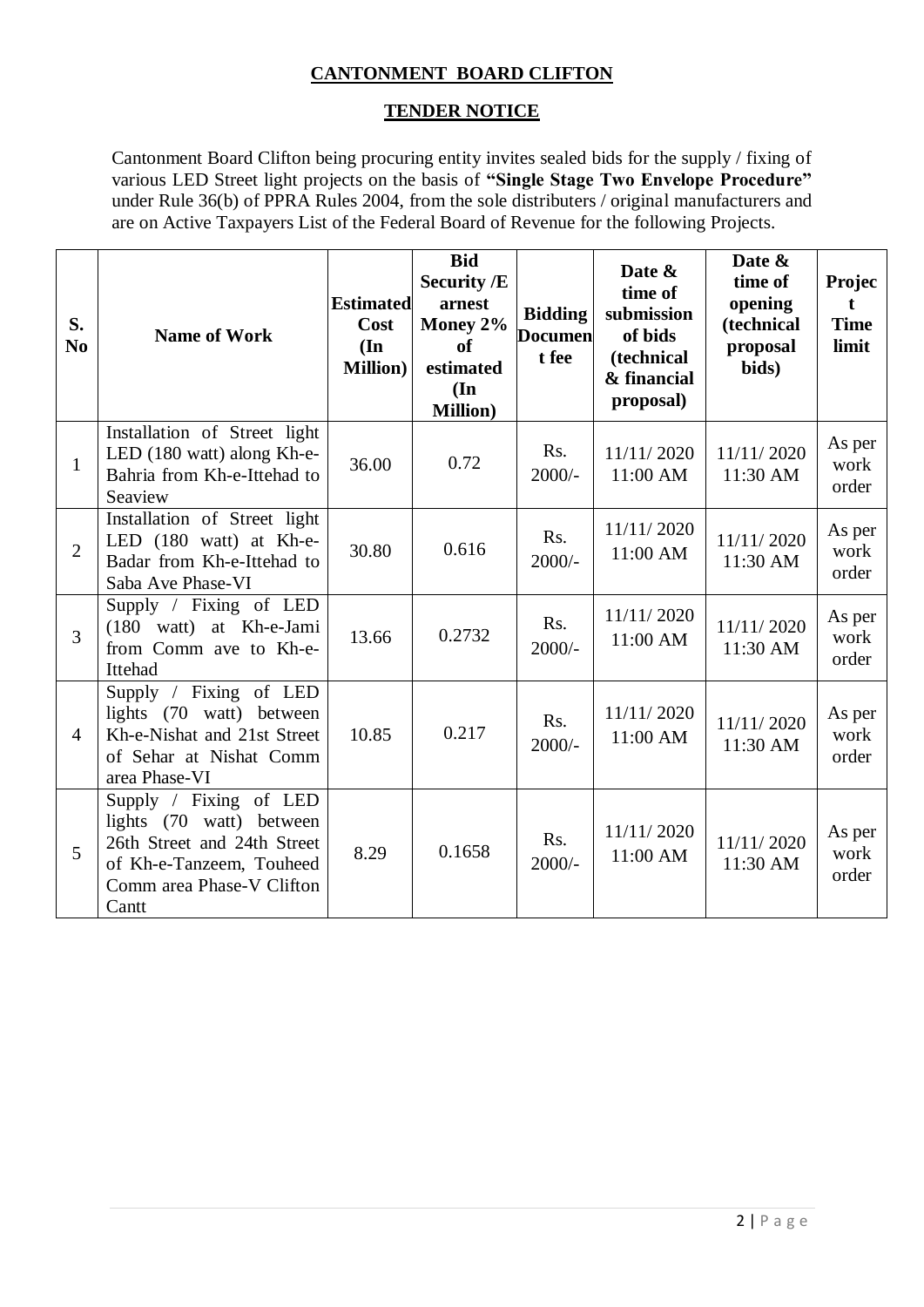# **TERMS & CONDITIONS/INSTRUCTIONS TO THE BIDDER**

- 1. Tender / Bidding documents containing Invitation to the bid/Tender Notice, Instructions to bidders, Form of Bid, Conditions of Contract Agreement, Tender Drawings & Specifications, Bill of Quantities and Bid evaluation criteria etc. can be obtained on any working day during office hours from the office of Cantonment Board Clifton (CBC) CC-38, Street 10, Kh-e-Rahat, Phase-VI, DHA Karachi on or before closing date of tender bid. Price of the bidding documents is Rs 2,000/- (nonrefundable). Tender / bidding documents can also be downloaded from CBC website [www.cbc.gov.pk](http://www.cbc.gov.pk/)
- 2. 2% (two percent) earnest money /bid security of quoted bid cost must be accompanied in the shape of Call deposit in the name **Cantonment Board Clifton**, from Scheduled banks in accordance with the Rule 25 of PPRA Rules,2004 and subsequent amendments (if any). An Affidavit to the affect stating that 2% bid security /earnest money has been placed in financial proposals /bids must be attached in the technical proposals. Any bid security not validated from bank can result into penal consequences.
- 3. The Submission of Bids by the contractors implies that they are fully conversant with the, scope of work and term and conditions laid down in the tender / bid's documents.
- 4. The eligible contractors / firms are required to submit their Bids for work in separate sealed envelopes i.e. one envelope containing "**Technical Proposal**" of the contractors / firms, clearly marked as "**Technical Bid**" accompanied with respective bidding document fee, while the second envelope containing financial proposal / bid price, clearly marked as '**Financial Proposal**". Both Technical and Financial proposals / bids will be placed in single sealed envelope and addressed & send to Cantonment Board Clifton.
- 5. Technical proposal must be numbered & a table of contents inserted at beginning of the proposal showing the table of contents of the proposal according to the numbered pages. All pages of Bids shall be signed & stamped by the bidder and seal be affixed along with the signatures / initials/ Stamp.
- 6. Contractor / Bidder black listed by Cantonment Board Clifton or involved in litigation or found to be indulged in corrupt or fraudulent practices will be considered non responsive by Cantonment Board Clifton being procuring entity.
- 7. The '**Technical Proposals/ Bids**" of the firms/ contractors will be evaluated will be eligible in accordance with laid down evaluation criteria based on the following documents to be provided in the bidding documents meant for submission of Technical Proposal.
	- I. Detail of projects of similar nature related to the above mentioned work undertaken by the firm in the last 5 years (in hand/ completed) supported by documentary evidence such as work orders / completion reports in original or attested copies.
	- II. Financial status, Bank balance & certificate from the scheduled bank for the last 3 years.
- III. The Income Tax Certificate from the concerned department. Showing Tax payment regarding works / projects executed during last 3 years.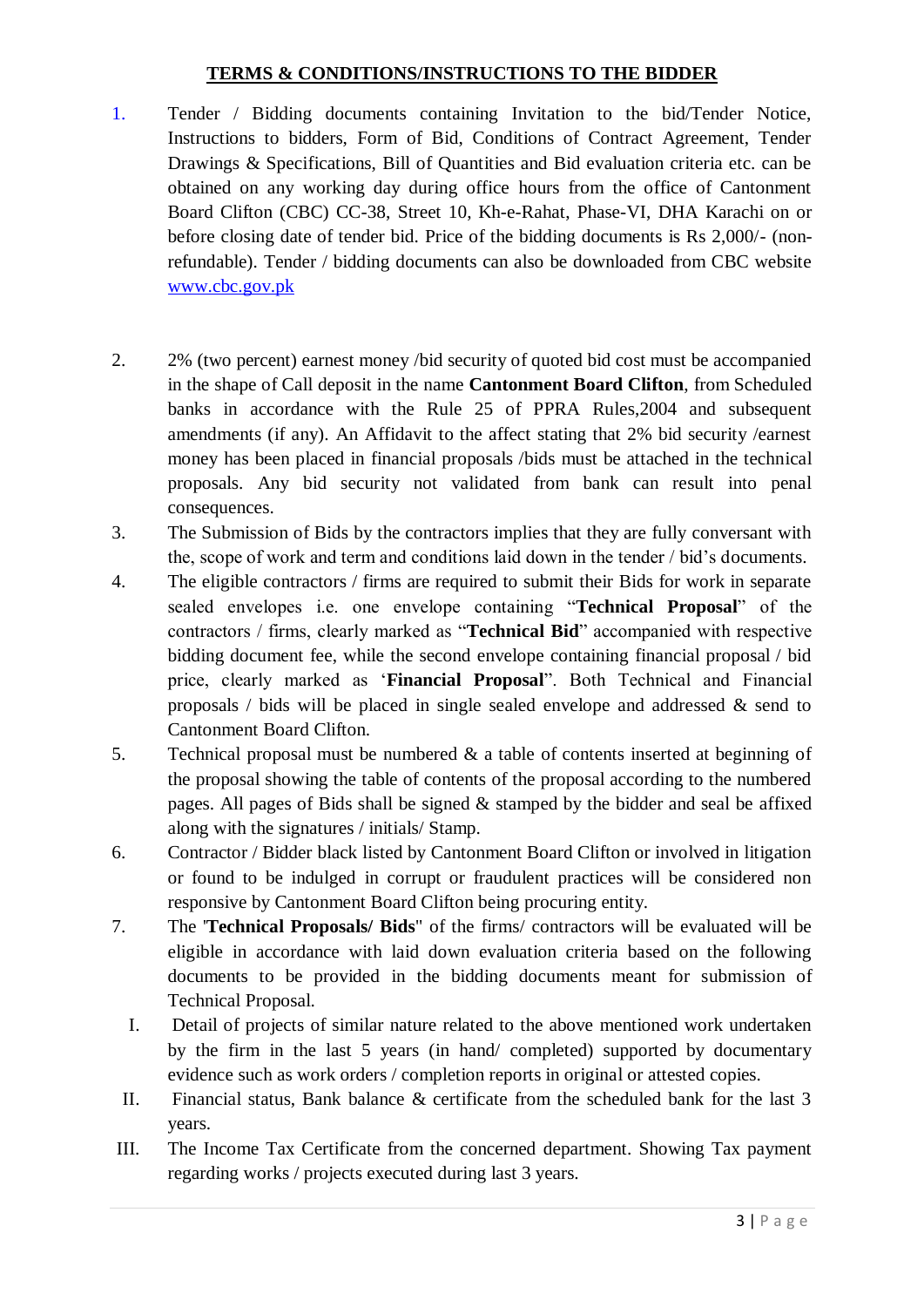- IV. Details of technical staff for the proposed works, duly supported by attested credentials.
- V. An affidavit that the firm is not in dispute / litigation / arbitration with any Govt. / semi Govt. Department on the left over/ incomplete projects.
- VI. An affidavit is required to be provided with the technical bid regarding attachment of the bid security in the shape of Bank Guarantee or call deposit with the financial bid.
- VII. Incomplete Tender form will be Non responsive i.e. name of Firm, Quoted rates in words and in figures, signatures of the contractor and stamp of the firm.
- 8. Only upto two decimal digits (0.00) will be considered for evaluation of the quoted Rate. If any document submitted along with bid documents found false / bogus, the registration of the contractor / firm shall stand cancelled/ blacklisted in the light of enabling provisions of PPRA Rules 2004. Conditional / Incomplete bids shall not be acceptable.
- 9. The **Financial Bids / Proposals** of only technically responsive qualified bidders will be opened after evaluation of **Technical Bids** in the presence of bidders / their representatives (who may like to attend) in the office of the Cantonment Board Clifton on the date & time to be notified later on whereas the **Financial Bids** of technically non responsive bidders shall be retuned unopened to the respective conta ctors.
- 10. The contractors / bidders, who quote their bids / rates more than 10% below the Engineers estimates, shall submit performance guarantee equal to 10% of the estimated cost under rule 39 of PPRA Rules 2004.
- 11. Any Item not reflected in the BOQ and required at site, shall be paid in accordance with prevailing market rates with the approval of the procuring entity / Competent Authority.
- 12. All the governments taxes (Federal, Provincial  $\&$  any other) will be deducted as per prevailing government policy.
- 13. Incomplete/ disfiguring/ overwriting/ by hand/ delayed bids shall be declared nonresponsive.
- 14. Any bid received in the contravention of enabling provisions of PPRA Rules, 2004 will be declared non responsive by the procuring entity. Cantonment Board Clifton being procuring entity reserves the right to accept or reject any tender / bid on technical / administrative grounds under Rule 33 (l) Rules, 2004.
- 15. Other terms & conditions pertaining to the works can be seen in the Office of the Cantonment Board Clifton at any working day during office hours.
- 16. As per PPRA Rule 33, the procuring agency may reject all bids or proposals at any time prior to the acceptance of a bid or proposal. The procuring agency shall upon request communicate to any supplier or contractor who submitted a bid or proposal, the grounds for its rejection of all bids or proposals, but is not required to justify those grounds.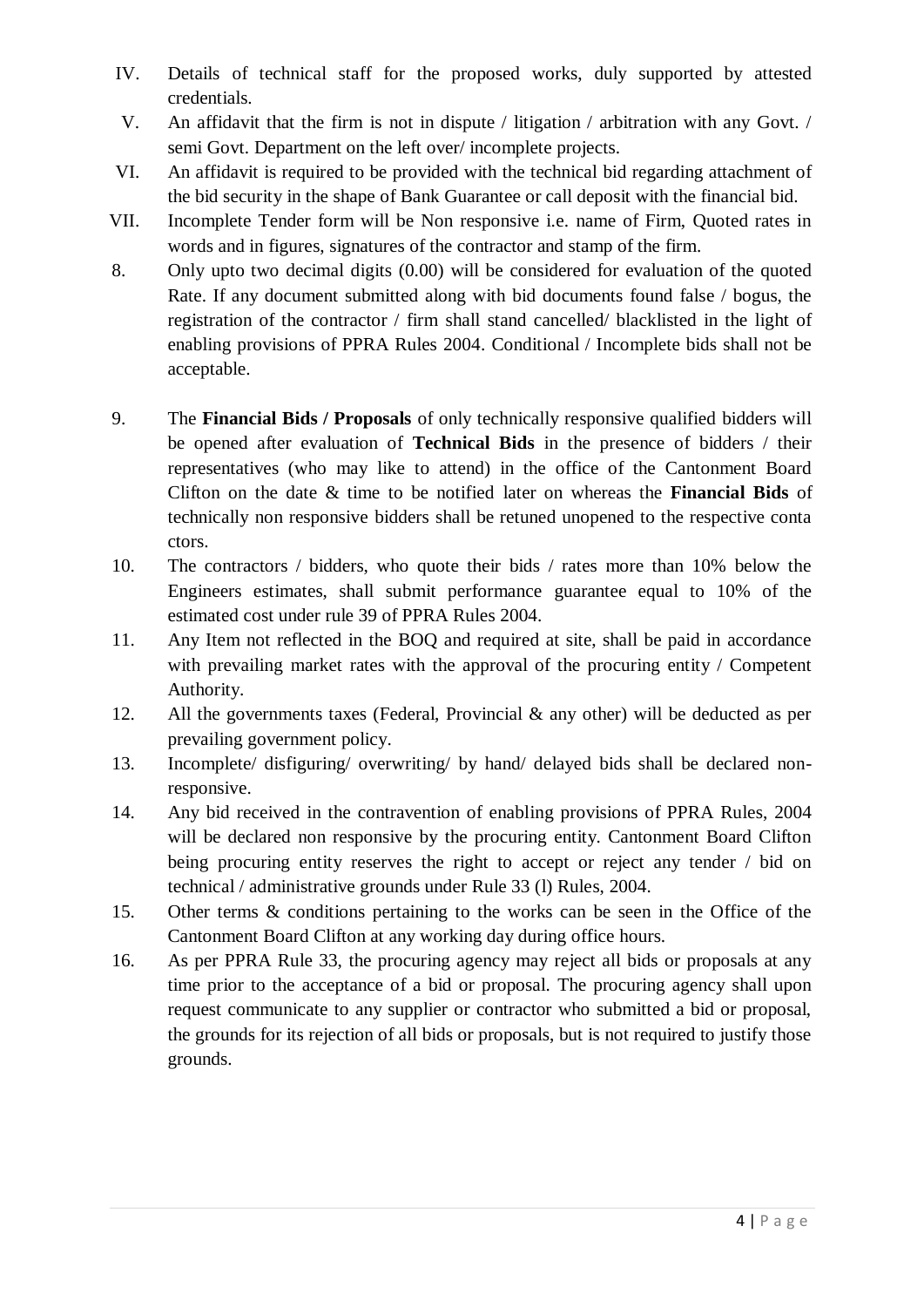## **QUOTATION / BID FORM**

| Price Rs.<br>deposited vide Bank Challan No. | dated |                   |
|----------------------------------------------|-------|-------------------|
| The "Quotation Form" is issued to M/S        |       | for <b>Supply</b> |
| of                                           |       |                   |

**Cantonment Executive Officer** Cantonment Board Clifton

**The Cantonment Executive Officer,** Clifton Cantonment, Karachi.

Dear Sir,

To,

I/ we hereby, quoted rates for the following specified articles for the Cantonment Board Clifton. Following work execution quantity may increase or decrees as per site requirement after approval of CA.

| S .No          | Article                                                                                                                                                         | Est. Cost as<br>per BOQ<br>(M) | <b>Amount Quoted</b><br>as per BOQ<br>(M) | <b>Brand &amp;</b><br>Origin |
|----------------|-----------------------------------------------------------------------------------------------------------------------------------------------------------------|--------------------------------|-------------------------------------------|------------------------------|
| 1              | Installation of Street light LED (180 watt)<br>along Kh-e-Bahria from Kh-e-Ittehad to<br>Seaview                                                                | 36.00                          |                                           |                              |
| $\overline{2}$ | Installation of Street light LED (180 watt) at<br>Kh-e-Badar from Kh-e-Ittehad to Saba Ave<br>Phase-VI                                                          | 30.80                          |                                           |                              |
| 3              | Supply / Fixing of LED (180 watt) at Kh-e-<br>Jami from Comm ave to Kh-e-Ittehad                                                                                | 13.66                          |                                           |                              |
| $\overline{4}$ | Supply / Fixing of LED lights $(70 \text{ watt})$<br>between Kh-e-Nishat and 21st Street of Sehar<br>at Nishat Comm area Phase-VI                               | 10.85                          |                                           |                              |
| 5              | Supply / Fixing of LED lights $(70 \text{ watt})$<br>between 26th Street and 24th Street of Kh-e-<br>Tanzeem, Touheed Comm area Phase-V<br><b>Clifton Cantt</b> | 8.29                           |                                           |                              |

\* Detail Estimates can be obtained from the Engineering Branch, Cantonment Board Clifton.

1) Sample must be provided including 5 years warranty certificate from the manufacturer. Rates without warranty will not be entertained.

2) I / We abide by all the terms and conditions shown in the NOTICE OF QUOTATION / technical specification and shall also abide by the terms and conditions as will be laid in the agreement, should my / our quotation be accepted.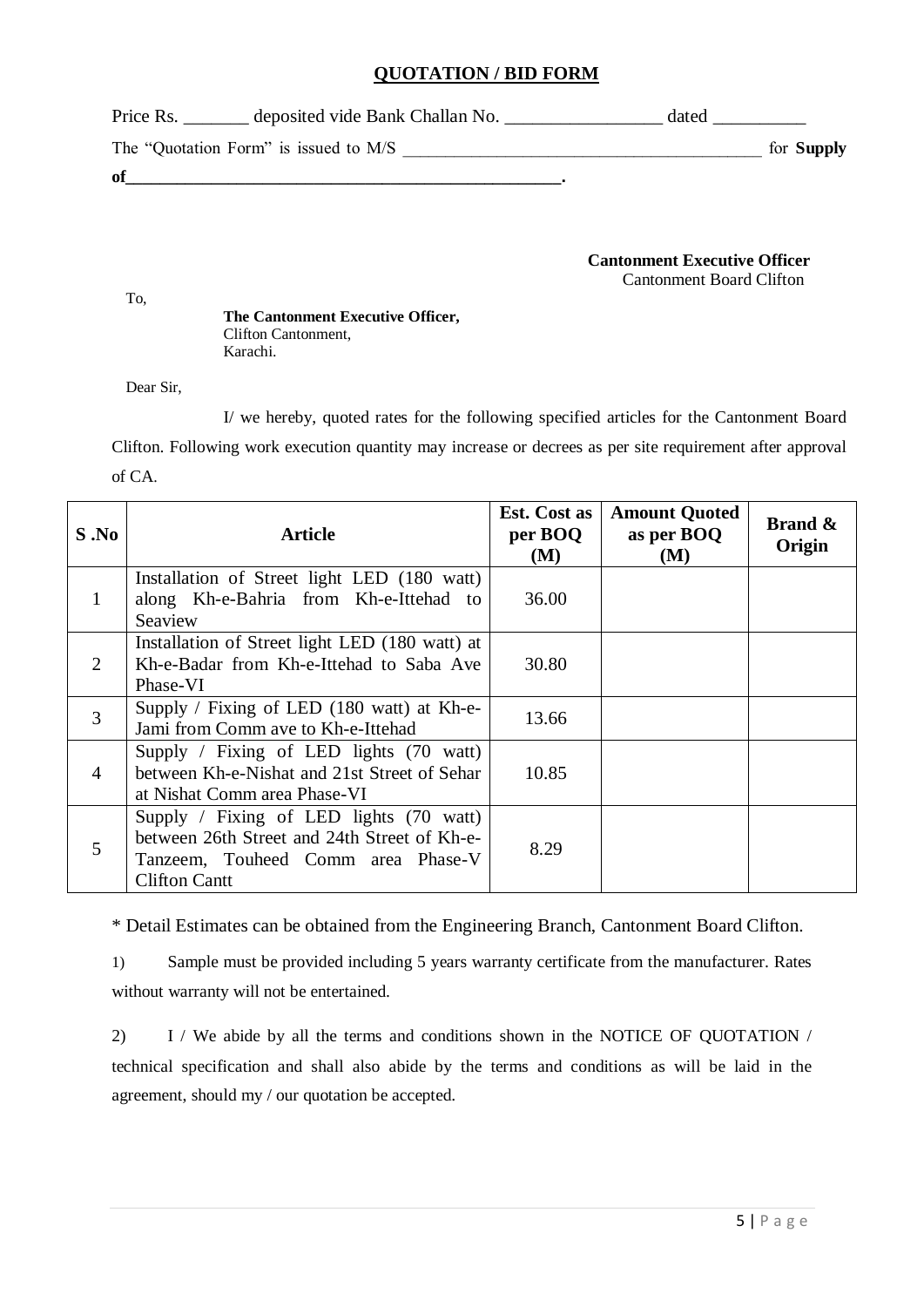| 3) |                     |                                                                                                                                                                                                                                                                                                                                                                                                             | Bid security of Rs. 2% amounting to Rs_______________________ in the shape of Call Deposit       |  |  |
|----|---------------------|-------------------------------------------------------------------------------------------------------------------------------------------------------------------------------------------------------------------------------------------------------------------------------------------------------------------------------------------------------------------------------------------------------------|--------------------------------------------------------------------------------------------------|--|--|
|    |                     |                                                                                                                                                                                                                                                                                                                                                                                                             | bearing No. No. 2008 and the dated 2008 and the contract of schedule Bank                        |  |  |
|    |                     |                                                                                                                                                                                                                                                                                                                                                                                                             |                                                                                                  |  |  |
| 4) | not be entertained, |                                                                                                                                                                                                                                                                                                                                                                                                             | The bidder shall be bound to quote the rates against the total project $\&$ incomplete rate will |  |  |
|    | Yours faithfully,   |                                                                                                                                                                                                                                                                                                                                                                                                             |                                                                                                  |  |  |
|    |                     |                                                                                                                                                                                                                                                                                                                                                                                                             |                                                                                                  |  |  |
|    |                     |                                                                                                                                                                                                                                                                                                                                                                                                             |                                                                                                  |  |  |
|    |                     |                                                                                                                                                                                                                                                                                                                                                                                                             |                                                                                                  |  |  |
|    |                     | Contact # $\frac{1}{\sqrt{1-\frac{1}{2}}\sqrt{1-\frac{1}{2}}\sqrt{1-\frac{1}{2}}\sqrt{1-\frac{1}{2}}\sqrt{1-\frac{1}{2}}\sqrt{1-\frac{1}{2}}\sqrt{1-\frac{1}{2}}\sqrt{1-\frac{1}{2}}\sqrt{1-\frac{1}{2}}\sqrt{1-\frac{1}{2}}\sqrt{1-\frac{1}{2}}\sqrt{1-\frac{1}{2}}\sqrt{1-\frac{1}{2}}\sqrt{1-\frac{1}{2}}\sqrt{1-\frac{1}{2}}\sqrt{1-\frac{1}{2}}\sqrt{1-\frac{1}{2}}\sqrt{1-\frac{1}{2}}\sqrt{1-\frac{$ |                                                                                                  |  |  |
|    |                     |                                                                                                                                                                                                                                                                                                                                                                                                             |                                                                                                  |  |  |
|    |                     |                                                                                                                                                                                                                                                                                                                                                                                                             |                                                                                                  |  |  |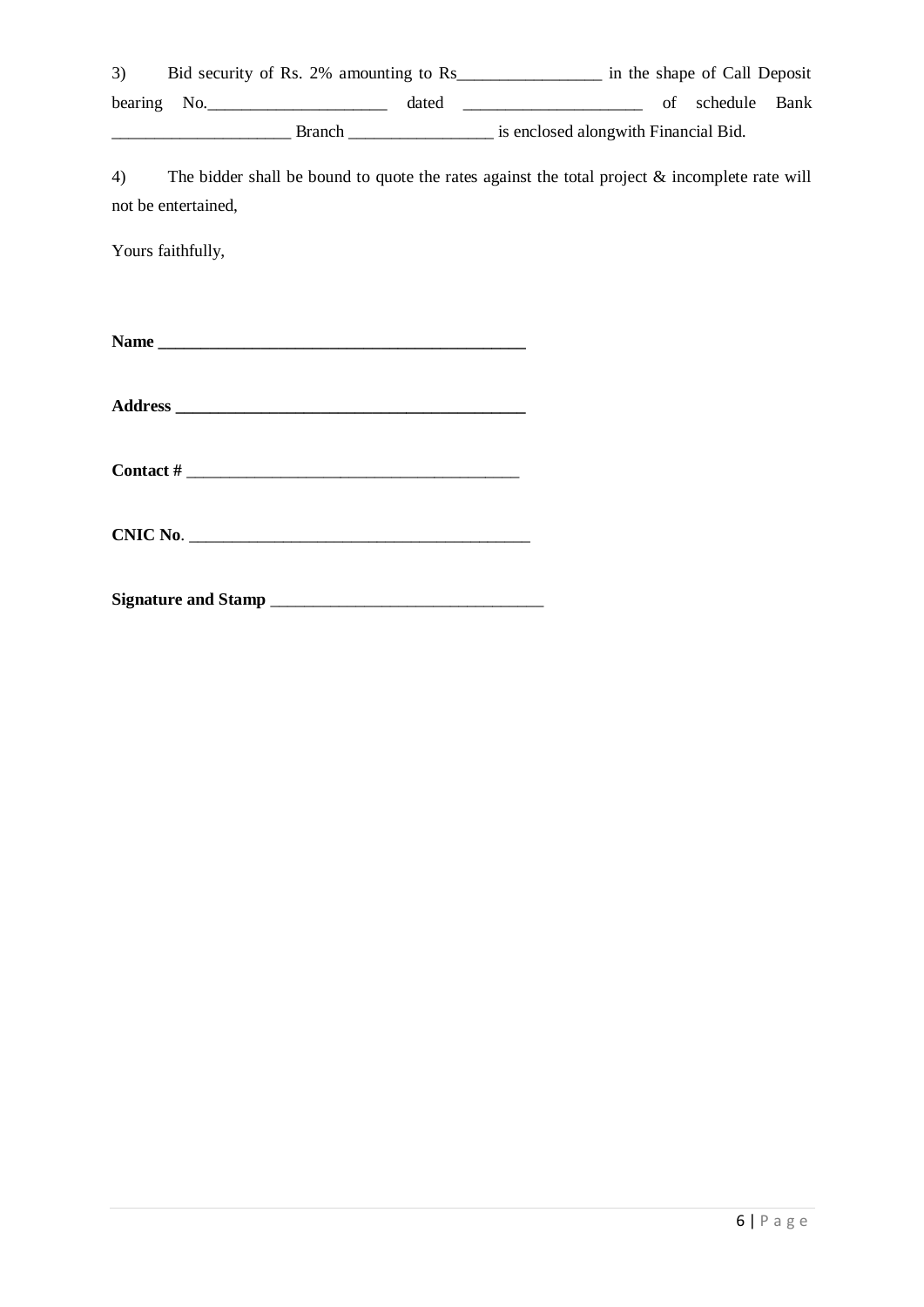# **CANTONEMENT BOARD CLIFTON**

## 1. **Scope of work:-**

The work will cover supply, testing and commissioning of 180 watt  $\&$  70 watt LED Road Lighting System at Cantonment Board Clifton. The work will be completed as per technical specification, drawings and Bill Quantities (BOQs).

## 2. **Commencement of Work:-**

The bidder shall start the work immediately after receipt of Work Order by Cantonment Board Clifton.

## 3. **Defect Liability Period:-**

The contractor shall furnish written guarantee against performance of the each component such guarantee shall be for replacement / repair of a part or whole equipment, which may be found defective in material or workmanship. The guarantee shall cover a minimum period of 05 years from the date of commissioning.

## 4. **Agreement:-**

The bidder whose rates are accepted by the Cantonment Board shall have to execute an Agreement with Cantt Board Clifton at its own expense.

## 5. **No Cutting or Over Writing:-**

The original Quotation Documents issued by the Cantonment Board Clifton should be without cutting, eraser and overwriting.

# 6. **Quotation submission / Opening Date:-**

The original Tender document issued by the Cantonment Board Clifton, dully filled in, with signature & stamp on each page (complete in all respect) must reach the office of Cantonment Board Clifton on \_\_\_\_\_\_\_\_\_\_\_\_, which will be opened on the same day at \_\_\_\_\_\_ in the presence of the Bidders or their authorized agents.

#### 7. **Increase or Decrease of the Quantities:-**

The Board reserves the right to increase or decrease any or all the quantities.

#### 8. **Specifications:-**

The Bidder shall mention the brand and origin of manufacturing of component / LED light & weather he is Sole Distributor or original manufacturer.

#### 9. **Acceptance or rejection of quotation:-**

As per PPRA Rule 33, the procuring agency may reject all bids or proposals at any time prior to the acceptance of a bid or proposal. The procuring agency shall upon request communicate to any supplier or contractor who submitted a bid or proposal, the grounds for its rejection of all bids or proposals, but is not required to justify those grounds.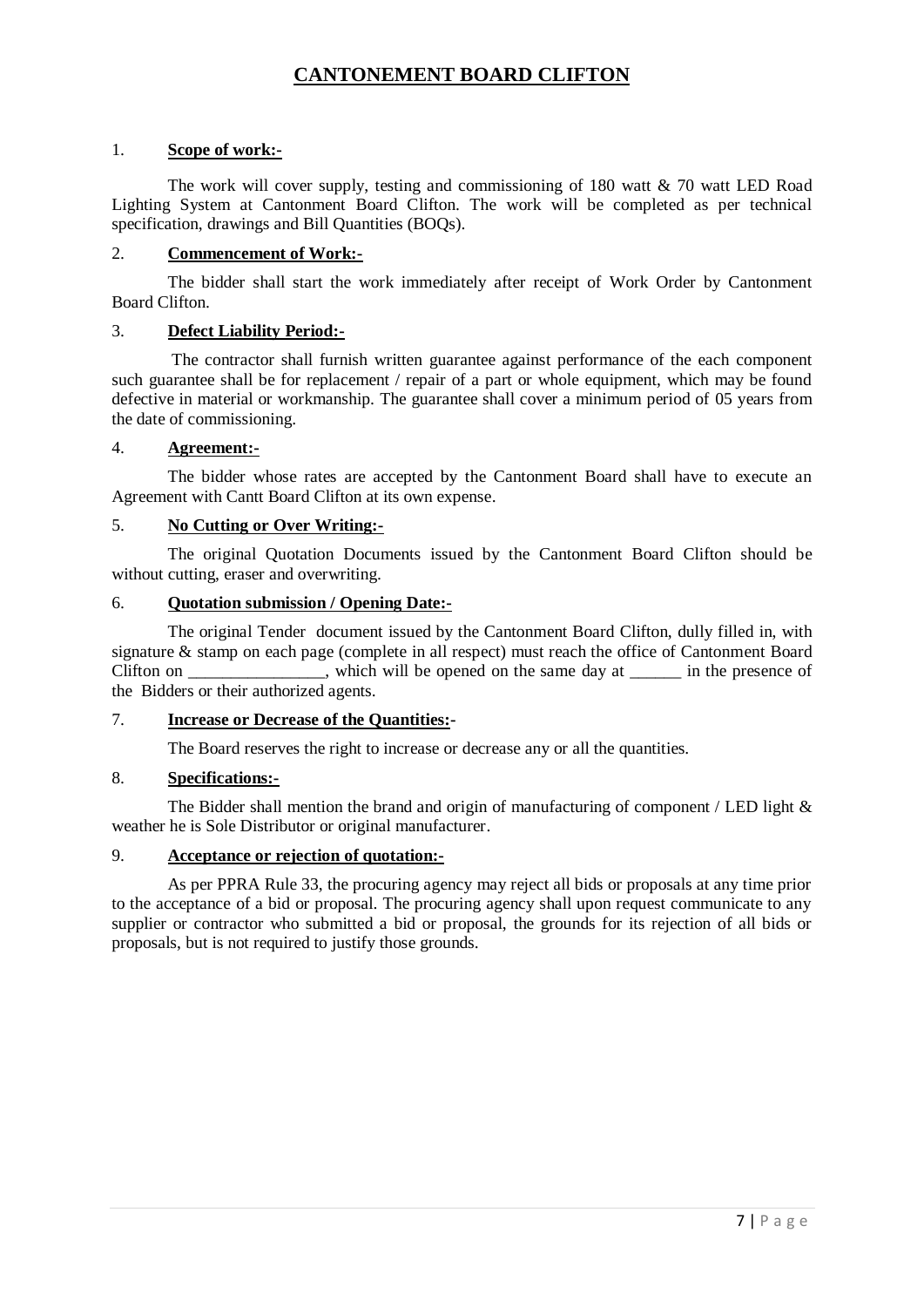# **TECHNICAL SPECIFICATIONS**

## **1. LED Road lighting fixtures**

The contactor shall furnish and install the complete 180 watt & 70 watt LED Road Lighting fixtures as per wattages indicated in Quotation form and specification described herein.

# **SPECIFICATIONS FOR LED STREET LIGHTS**

| $S.$ #         | Characteristics                 | CBC Specification                                                                                  | <b>Bidders Quoted Offer</b> |
|----------------|---------------------------------|----------------------------------------------------------------------------------------------------|-----------------------------|
| $\mathbf{1}$   | Make                            | Manufacturer<br>(Original)                                                                         |                             |
| $\overline{2}$ | Model/Catalog                   | To be specified by the<br>bidder                                                                   |                             |
|                | Power Consumption               | 180 watts                                                                                          |                             |
| 3              |                                 | 70 watts                                                                                           |                             |
| $\overline{4}$ | <b>Operating Voltage</b>        | $220 \sim 230 \text{ V AC}$                                                                        |                             |
| 5              | <b>Operating Frequency</b>      | 50 Hz                                                                                              |                             |
| 6              | <b>Fixture Power Efficiency</b> | $\geq 90\%$                                                                                        |                             |
| $\tau$         | <b>Power Factor</b>             | $\geq 0.90$                                                                                        |                             |
| 8              | Luminous flux                   | $\geq$ 19000 +/- 5%                                                                                |                             |
| 9              | <b>Light Fixture Efficiency</b> | $>Lm/watt$ 150                                                                                     |                             |
| 10             | Color Rendering Index           | $\geq 80 + 10$                                                                                     |                             |
| 11             | <b>Optics Type</b>              | Long Type<br>For roads (M1 to M3)<br>UV protection highest<br>light transmition (94%)<br>$+/-$ 01% |                             |
| 12             | <b>Mounting Bracket</b>         | Include                                                                                            |                             |
| 13             | <b>Operating Temperature</b>    | $0\,C$ to $50\,C$                                                                                  |                             |
| 14             | Color Temparature               | 5700 K to 6500 K                                                                                   |                             |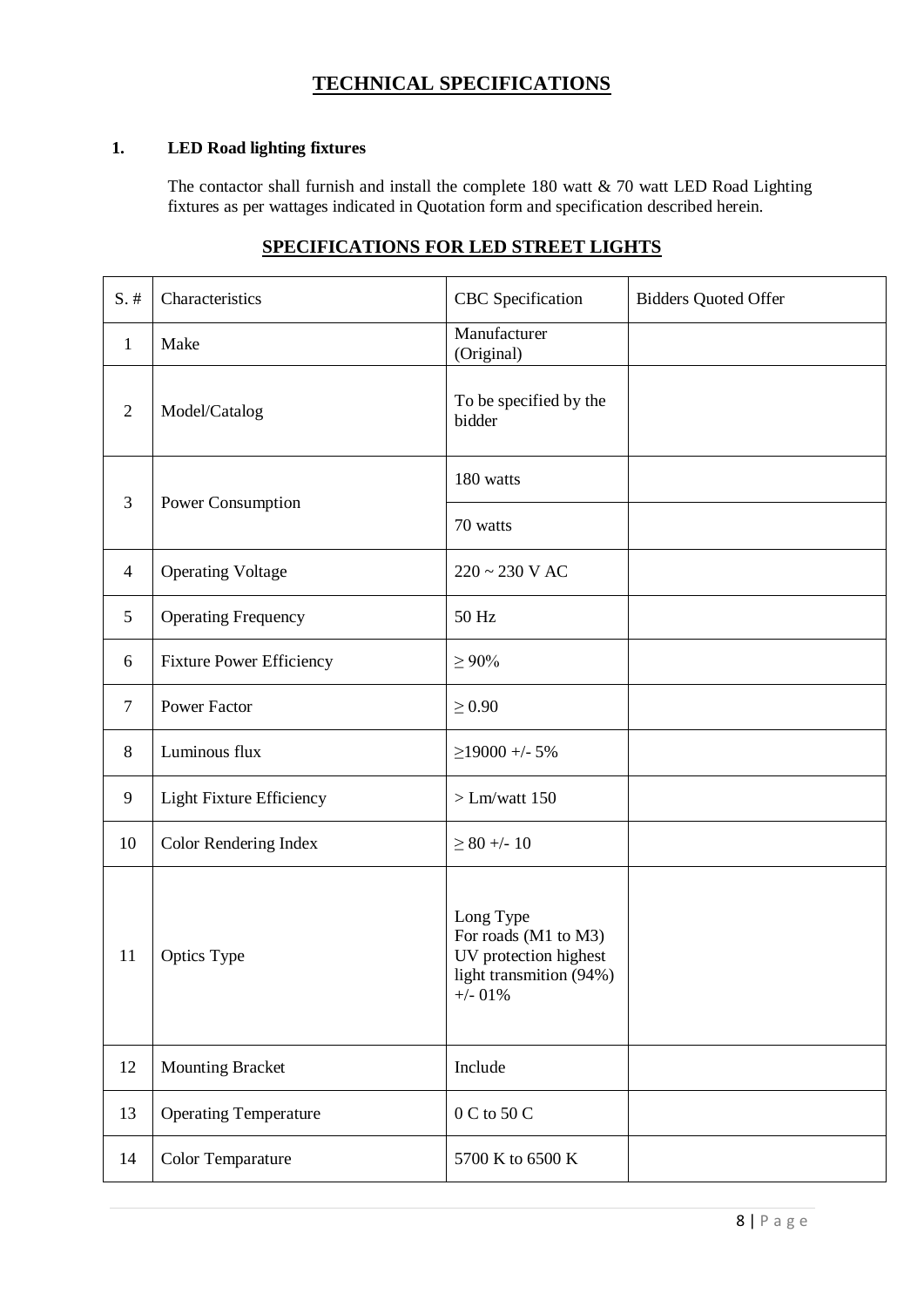| 15 | <b>Surge Suppression</b> | <b>10 KV</b>                                        |  |
|----|--------------------------|-----------------------------------------------------|--|
| 16 | Weight                   | To be specified by the<br>bidder                    |  |
| 17 | Dimensions               | To be specified by the<br>bidder                    |  |
| 18 | Life span                | $>100000$ Hours                                     |  |
| 19 | IP Rating                | IP 66                                               |  |
| 20 | Ventilation              | Forced/Natural<br>ventilation/conductive            |  |
| 21 | Make of LED (Source)     | Philips<br>Cree<br>Nichia<br>Osram<br>Or equivalent |  |
| 22 | Product Origin           | To be specified by the<br>bidder                    |  |
| 23 | Certification/ CE Mark   | CE/ESNA/ASTM                                        |  |
| 24 | Warranty                 | 5 years                                             |  |
| 25 | Housing                  | Aluminum die cast                                   |  |
| 26 | Housing Color            | Silver/white/Grey                                   |  |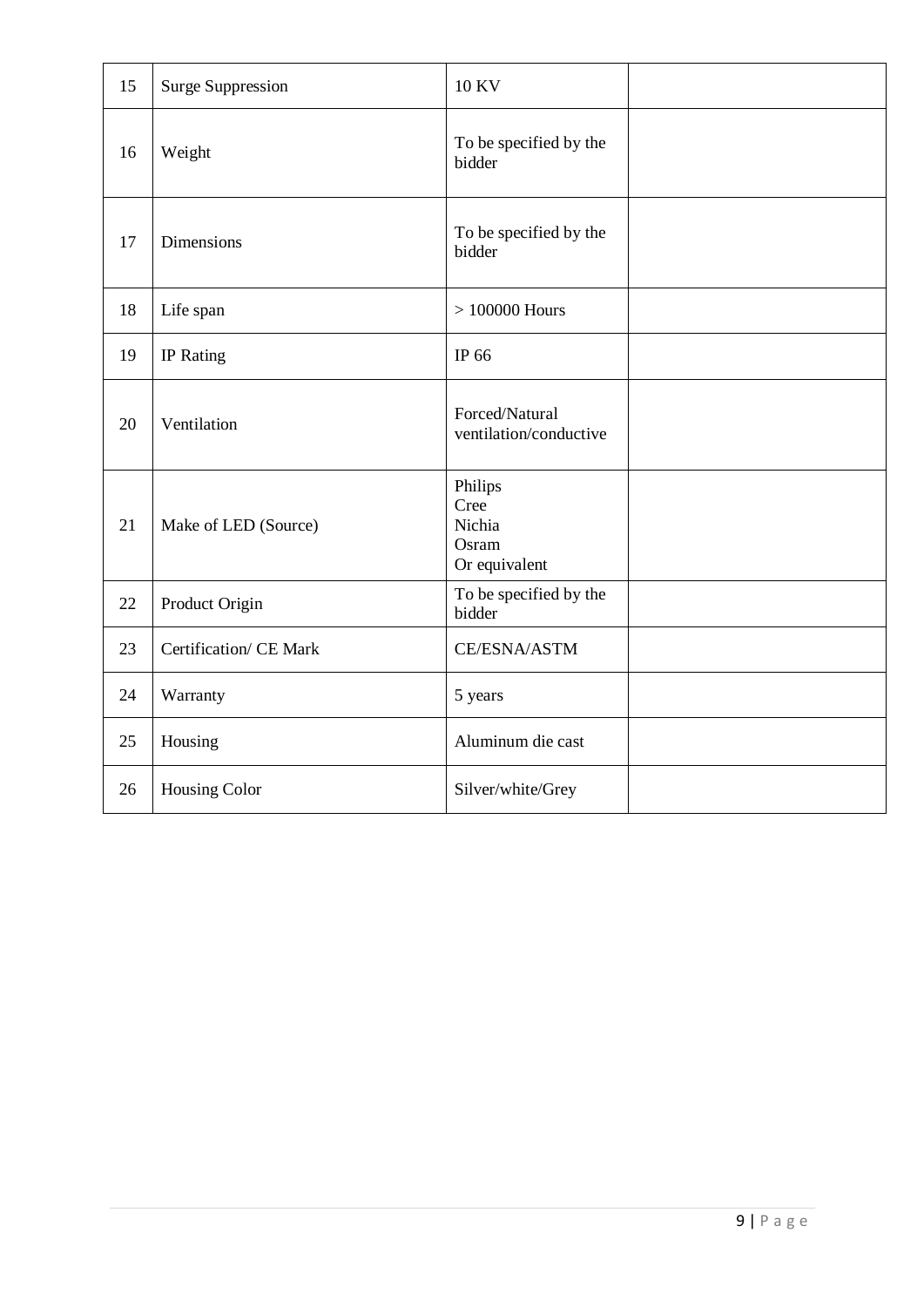## **2. International Independent Laboratories.**

Manufacturer testing reports of complete fixture & fixture detail be provided by International Accreditation Forum

## **3. Ineligibility:-**

- 1. Blacklisted firm by any Govt / semi Govt / Autonomous bodies or having poor performance record.
- 2. Firms providing false. Materially inaccurate or incomplete information and involved in litigation with Govt / semi Govt / Autonomous bodies

#### **Note:-**

A sample of LED light shall also be provided with complete catalogue along with technical proposal for evaluation.

> **Cantonment Executive Officer** Cantonment Board Clifton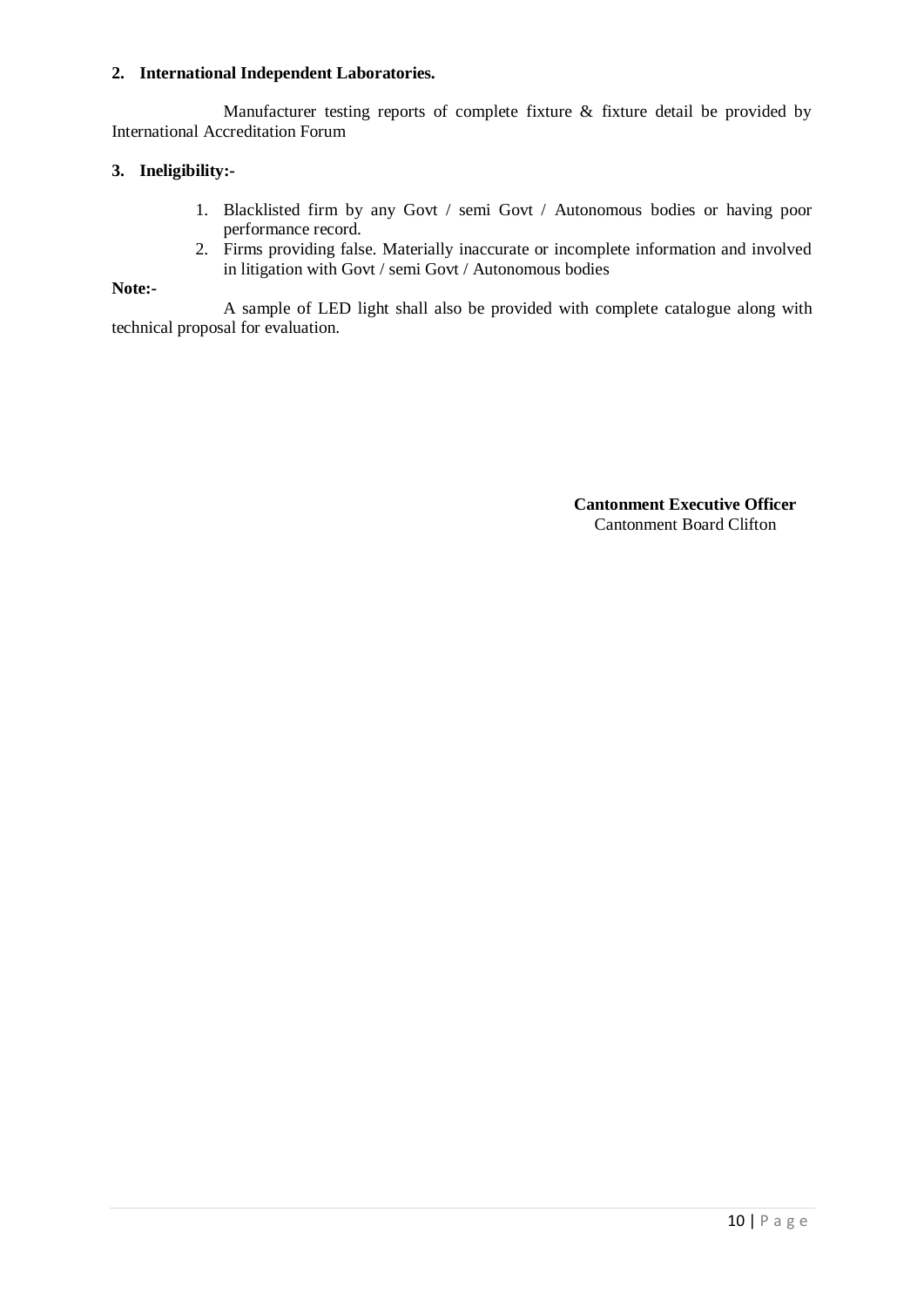# **TECHNICAL BID EVALUATION CRITERIA**

## **(Installation of LED Street Lights)**

# **Sr. No. Description Marks No. Description Assigned Explanation for Marks Obtained** Technical Specification To meet the Technical Specifications is mandatory as provided in the Tender Documents. a) Projects of similar nature Completed in last 5 years. 20 • 20 Marks are given if the contractor has completed at least 10 projects of similar nature in last 5 years. • 14 Marks are given if the contractor has completed at least 7 projects of similar nature in last 5 years. • 2 Marks are given if the contractor has completed at least 1 projects of similar nature in last 5 years. b) Projects of similar nature inhand during last 5 years. 20 **.** 20 Marks are given if the contractor has completed at least 10 projects of similar nature in last 5 years. • 14 Marks are given if the contractor has completed at least 7 projects of similar nature in last 5 years. • 2 Marks are given if the contractor has completed at least 1 projects of similar nature in last 5 years. **Total Marks Allocated 40**

# **I. Detail of project / General Experience**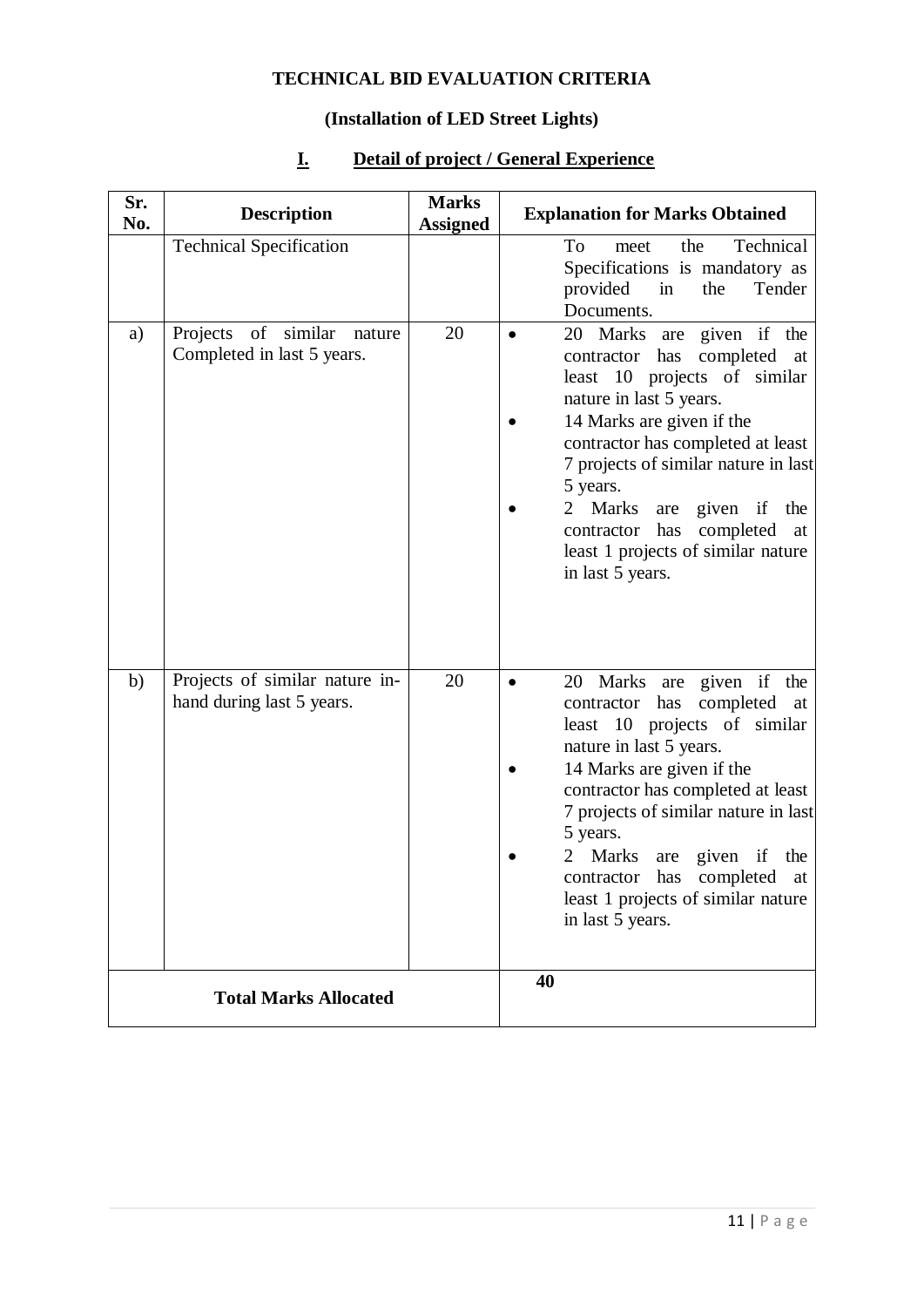# **II Financial Statement**

| Sr.<br>No.    | <b>Description</b>                                                                                        | <b>Marks</b><br><b>Assigned</b> | <b>Criteria for Marks</b><br><b>Obtained</b>                                                                                                                                               |
|---------------|-----------------------------------------------------------------------------------------------------------|---------------------------------|--------------------------------------------------------------------------------------------------------------------------------------------------------------------------------------------|
| a)            | Bank statement for last 3<br>years                                                                        | 20                              | <b>Credit</b><br>$100 M - 200 M - 9 Marks$<br>$201 M - 300 M - 11 Marks$<br>301 M - 400 M - 15 Marks<br>Above 400 M full marks                                                             |
| b)            | Registration with<br>income tax department<br>and tax paid during the<br>last 3 years for the<br>projects | 5                               | No points will be given if income<br>tax certificate is not attached and<br>5 points will be added in case of<br>valid certificate.                                                        |
| $\mathbf{c})$ | Litigation History in which<br>Decision has been given<br>against the $firm(s)$                           | 10                              | In case the firm is involved in any<br>$\bullet$<br>litigation, no marks will be given<br>and 10 points will be added in<br>case<br>affidavit<br>litigation<br>of<br>no<br>is<br>attached. |
| $\mathbf{d}$  | Blacklisting from any agency                                                                              | 10                              | In case the firm is blacklisted, no<br>Marks will be given and 10 points<br>will be added in case affidavit by<br>the company that it has not been<br>black listed is attached.            |
|               | <b>Total Marks Allocated</b>                                                                              | 45                              |                                                                                                                                                                                            |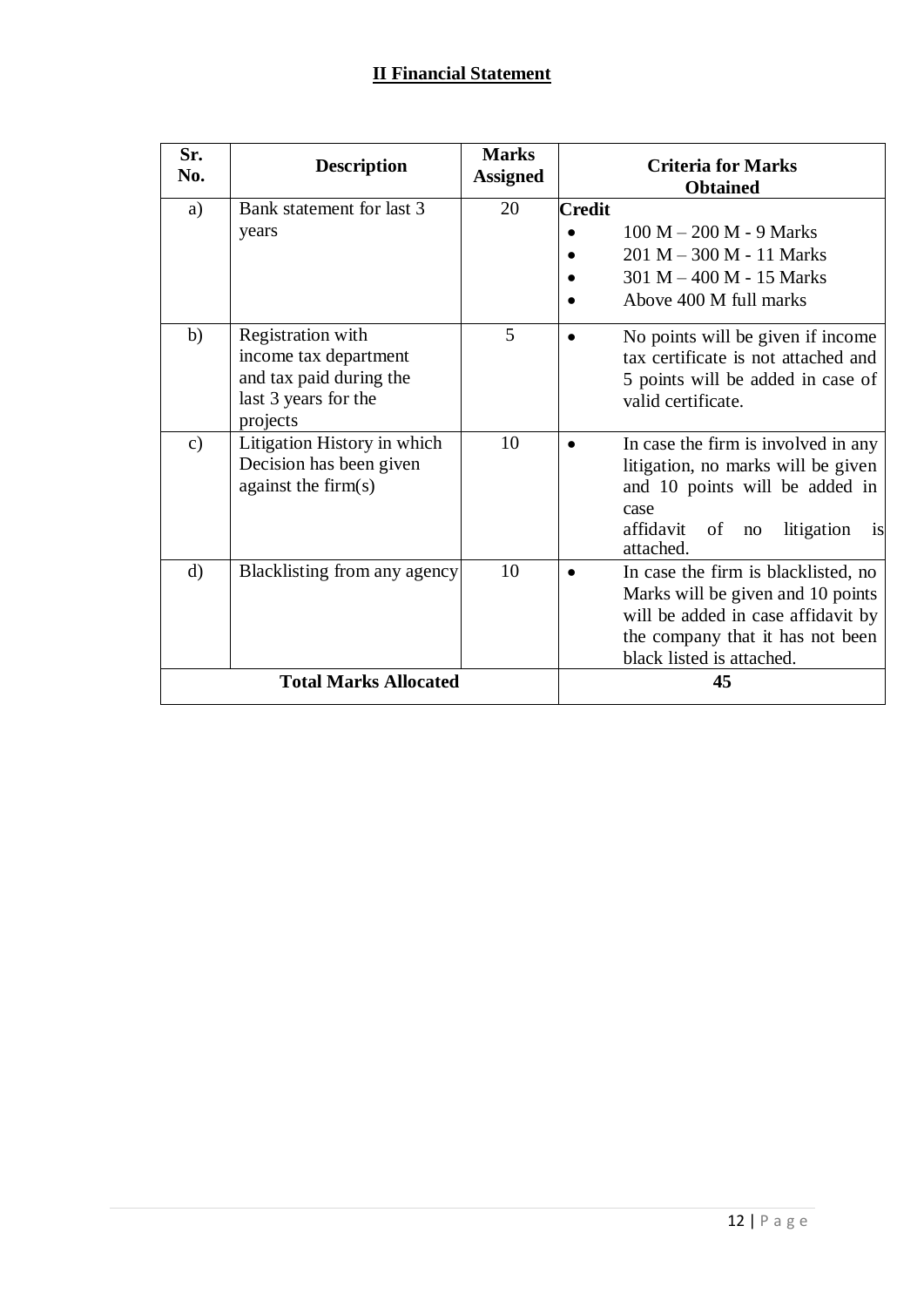# **III Technical Staff**

Requirement of Employer/User will be varied from Project to Project. However following factors may be used as a guideline:

| Sr.<br>No. | <b>Description</b>                                                      | <b>Marks</b><br><b>Assigned</b> | <b>Explanation for Marks Obtained</b>                                                                                                                                                                                                                                                                                                                                                                                                                                                                                                    |
|------------|-------------------------------------------------------------------------|---------------------------------|------------------------------------------------------------------------------------------------------------------------------------------------------------------------------------------------------------------------------------------------------------------------------------------------------------------------------------------------------------------------------------------------------------------------------------------------------------------------------------------------------------------------------------------|
| i)         | B.Sc Engineers registered<br>with Pakistan Engineering<br>Council (PEC) | 9                               | <b>Experience (3-Marks):</b><br>3 Marks will be given if the individual<br>experience of at least<br>4 no. of B.Sc Engineers (professional) is<br>equal to 15 years or above.<br>For less than 4 no of B.Sc Engineers having<br>individual experience of 15 years, marks<br>will be given as per following formulas:<br>$(A/4)*3$<br>I.<br>$A = No$ . of Engineers having individual experience<br>of 15 years or above.                                                                                                                 |
|            |                                                                         |                                 | <b>Strength of Engineers (6 Marks)</b><br>6 Marks will be given if the total no. of<br>Engineers registered with PEC are 15 nos. or<br>above.<br>For less than 15 no of B.Sc Engineers<br>registered with PEC marks will be given as<br>per following formulas:<br>$=(A/15)*6$<br>$A = No.$ of Engineers                                                                                                                                                                                                                                 |
| $\rm ii)$  | Associates Engineers (DAE)<br>(Electrical)                              | 6                               | <b>Experience (2-Marks):</b><br>2 Marks will be given if the individual<br>experience of at least<br>8 no. of Associates Engineers (DAE) is equal<br>10 years or above.<br>to<br>For less than 8 no of Associates Engineers<br>(DAE) having individual experience of 10<br>years, marks will be given as per following<br>formulas:<br>$=(A/8)*2$<br>$A = No$ . of DAE Engineers.<br><b>Strength of Associate Engineers (4 Marks)</b><br>4 Marks will be given if the total no. of<br>Associate Engineers (DAE) are 20 nos. or<br>above. |
|            | <b>Total Marks Allocated</b>                                            | 15                              | For less than 20 no of Associate Engineers<br>marks will be given as per following<br>formulas:<br>$= (A/20) * 4$<br>$A = No$ . of Associate Engineers                                                                                                                                                                                                                                                                                                                                                                                   |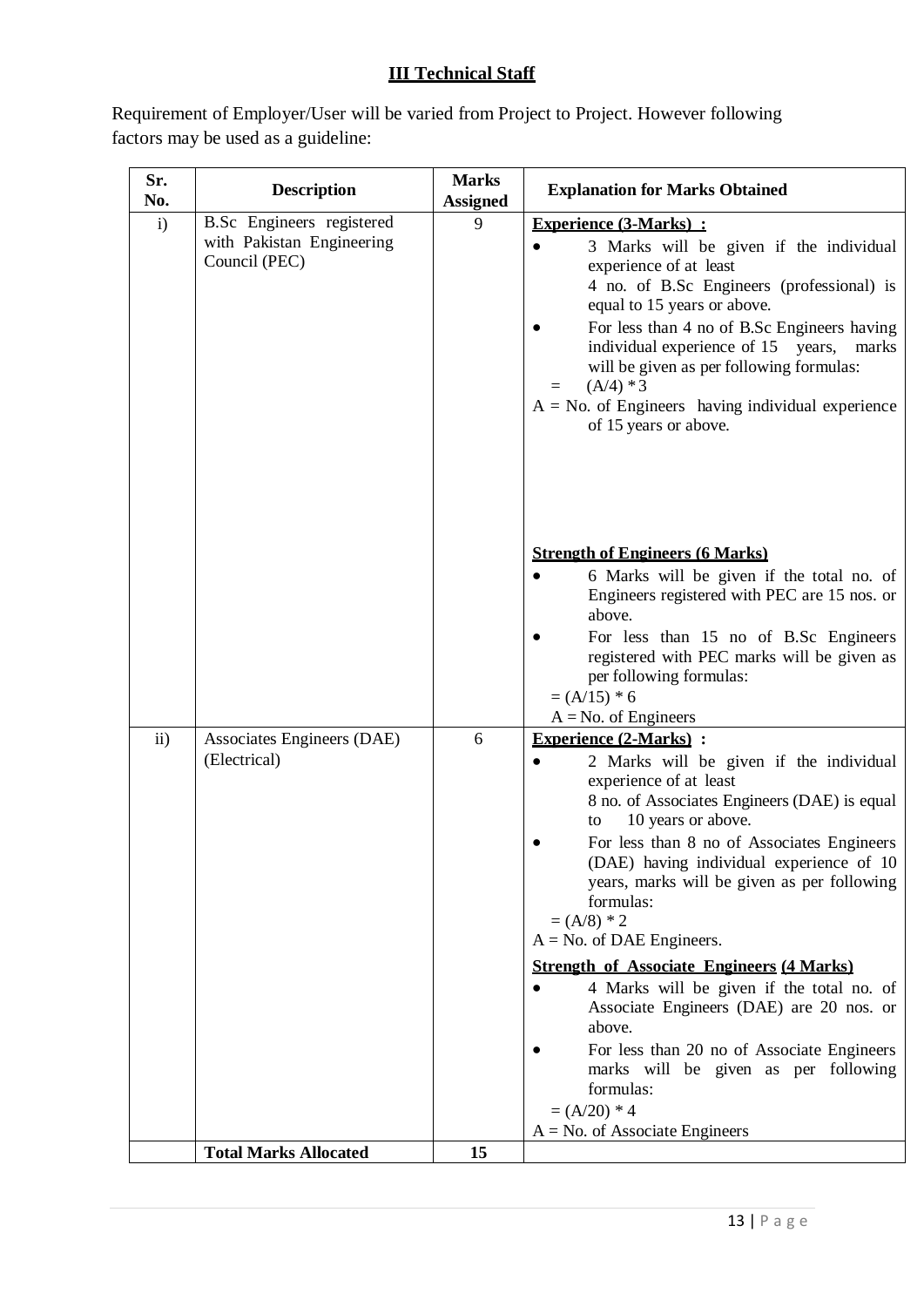# **GENERAL CONDITIONS OF CONTRACT AGREEMENT**

- 1. That the work shall be carried out strictly in accordance with the specifications laid down in MES Schedule, sanction estimates and plans/drawings in the most substantial and workman like manner. If through the use of material not in accordance with the MES specifications given apparent in the work at site the Executive Officer or Chief /Senior Cantt Engineer shall at any time at short notice to the contractor, demolish, remove or make good the defective work at the risk and cost of the contractor. And further that if after the certificate of completion has been given the contractor shall make good within six months of the completion of work the defective work or the CEO shall be at liberty to remove the defects at the risk and cost of the contractor. The amount so incurred on the work shall be recoverable from the security of the contractor held by the Board.
- 2. The work shall be completed within the period given in the work order. The work throughout the specified period shall be executed with due diligence during the currency of the contract. If the time is not extended by the Cantt Executive Officer then the contractor shall pay as compensation to the Board 2% of estimated cost for every day the work remains unfinished after specified date give in the work order. The time limit is the essence of the contract.
- 3. The Scope of work may increase or decrease from the tender amount as per Budget provisions or requirement of work during Financial Year.
- 4. That if the contractor desires are extension in the time limit for completion of the work on the grounds which are unavoidable and beyond the control of the contractor, he shall apply in writing to the Cantonment Executive Officer, before the date of expiry of the time limit of work, stating reasons, and the Cantonment Executive Officer, may extend the time, whose decision shall be final.
- 5. That if the contractor fails to execute and complete the work within the period allowed to him or within the extended period, the Board shall have the right to get the work executed from any other agency at the risk and cost of the contractor and recover the extra cost so incurred from the security or otherwise / no work shall be carried out on holidays except with prior permission in writing of the Cantt Executive Officer.
- 6. The Cantt Executive Officer shall have power to make any alteration or addition to the original specifications that may appear to him necessary or advisable during the progress of the work and the contractor shall be bound to carry out the same in accordance with the instructions which will be given to him in writing, by the Cantt Executive Officer. It shall be also lawful for the Cantt Executive Officer to get any of the constriction work executed departmentally where it seems necessary.
- 7. That the work shall be carried out in accordance with the estimates and plans. Any variation which becomes necessary either on account of plan or design of the work or for any other reason the Cantt Executive Officer shall be competent to order the execution of such variations and these shall be paid for at the approved rates.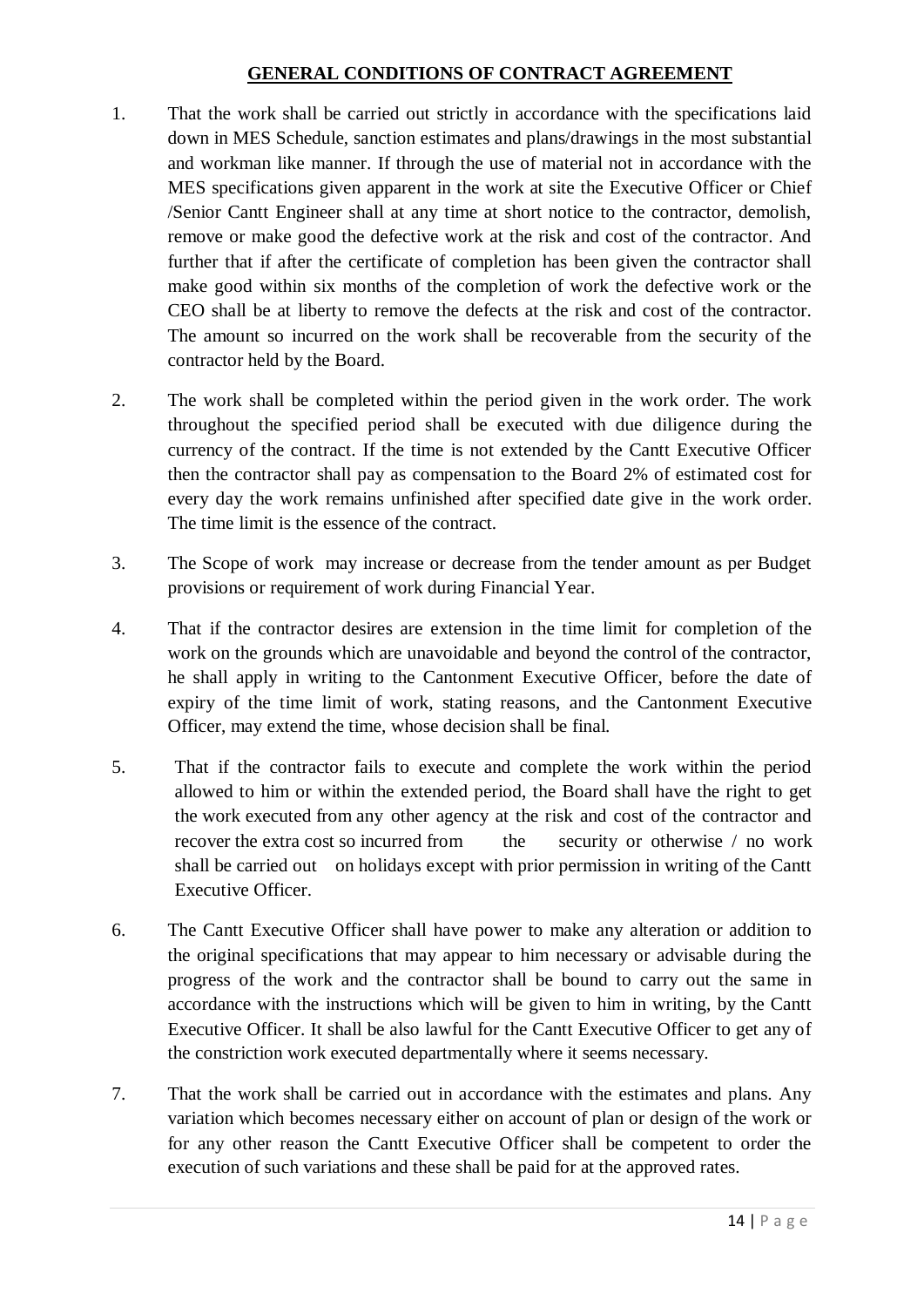- 8. The contractor shall not assign or sublet the contract without the prior permission, in writing, of the Board. If he does so, he shall be liable to loose the contract as well as security at the discretion of the Board and he shall pay the additional expenses incurred in getting the work completed.
- 9. That the contractor shall together with his tender application earnest money equal to 2% (two percent) of the total estimated cost of the work in the shape of pay-order or deposit call of an approved schedule bank of Pakistan in favour of Cantt Executive Officer. The deposit at call will be retained by Cantt Board and applied towards the damages suffered by Cantt Board if the contractor should default in commencing of the work under the contract within seven days from the date of execution of contract agreement.
- 10. Where it is discovered that any overpayment has been made to the contractor in respect of any work done by him or allowed to him under this contract, such overpayment shall be recovered by the Cantonment Executive Officer from the contractor by deduction from any bill of the contractor.
- 11. The contractor shall indemnify the Board, its officer and all servants against all claim, in respect of any injury or damage arising out of or in connection with the execution of this contract to any person or property.
- 12. At any time during the execution of the contract, if the work of the contractor is found unsatisfactory and not in accordance with the specifications, the Board shall be competent to get the defects removed through some other agency at the risk and cost of the contractor besides this the Board shall also be competent to get the un executed work done through other agency at the risk and cost of the contractor. Any extra expense that may be incurred under this clause, may be recovered from the contractor / from his security deposit or from any other sum that may then or at any time be due to the contractor / or from his property as arrears of land revenue.
- 13. If the contractor abandons the work or keep it suspended for a period exceeding fifteen days consecutively for the reasons which are not beyond his control, the Board shall have the right to determine the work after serving seven days' notice and get the remaining work completed / executed through any other agency at the risk and cost of the contractor.
- 14. The contractor shall be responsible for compensation to his workman under workmen's compensation Act.
- 15. The approved rates for the original works of roads, buildings, sewerage, water supply and electric etc. will remain valid till the completion of the respective works and the contractor shall not be entitled to claim any escalation for the subject work.
- 16. The security equal to 5% of the work done will be deducted from the final bill which will be kept for 12 month from the date of final payment or after audit of respective work which ever is later for meeting the expenditure in case any defect arises in the work and the contractor fails to rectify it.